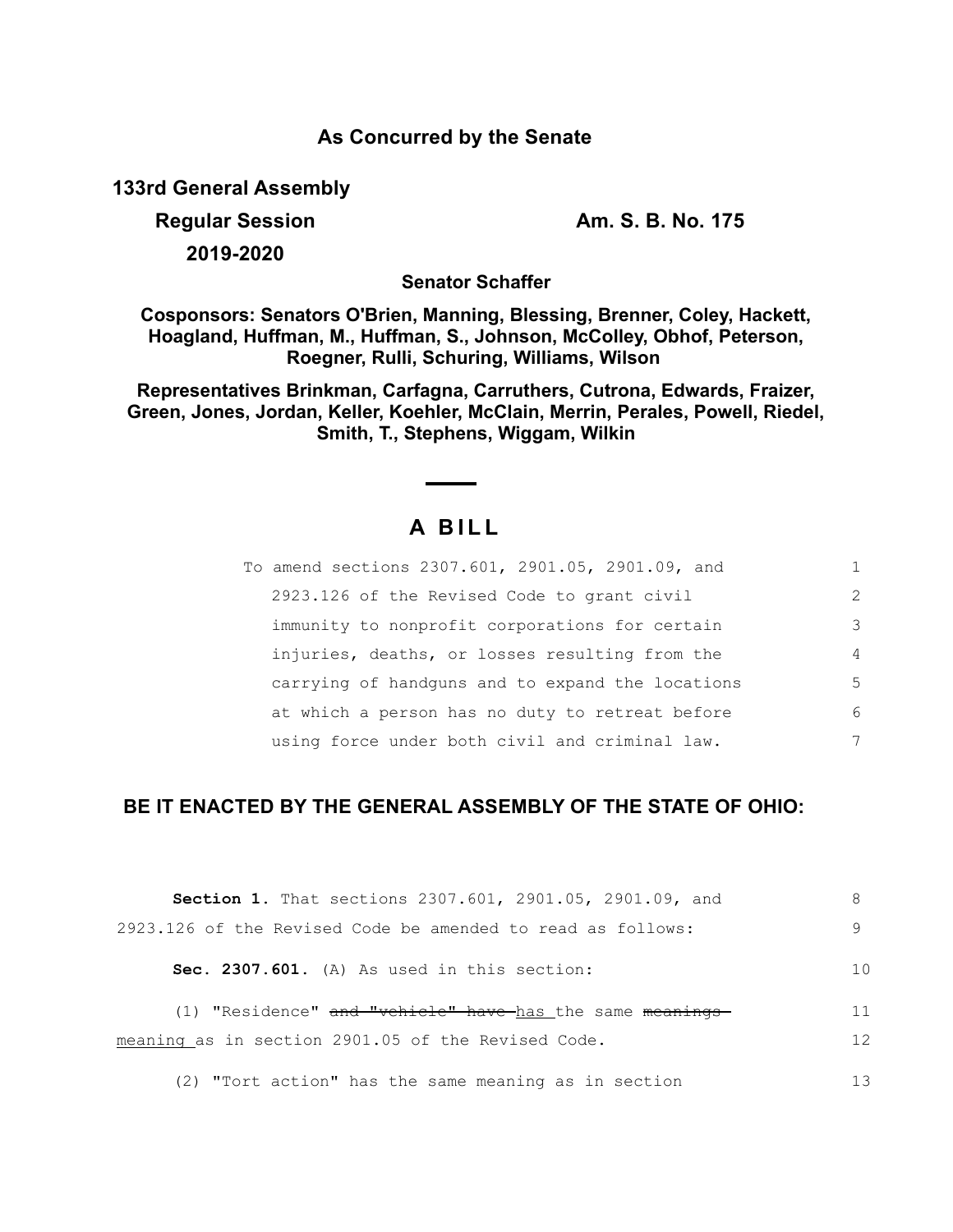2307.60 of the Revised Code.

(B) For purposes of determining the potential liability of a person in a tort action related to the person's use of force alleged to be in self-defense, defense of another, or defense of the person's residence, if the person lawfully is in thatperson's residence, the person has no duty to retreat before using force in self-defense, defense of another, or defense of that person's residence, and, if the person lawfully is anoccupant of that person's vehicle or lawfully is an occupant in a vehicle owned by an immediate family member of the person, the person has no duty to retreat before using force in self-defense or defense of another if that person is in a place in which the person lawfully has a right to be. 15 16 17 18 19  $20$ 21 22 23 24 25 26

(C) A trier of fact shall not consider the possibility of retreat as a factor in determining whether or not a person who used force in self-defense, defense of another, or defense of that person's residence reasonably believed that the force was necessary to prevent injury, loss, or risk to life or safety. 27 28 29 30 31

**Sec. 2901.05.** (A) Every person accused of an offense is presumed innocent until proven guilty beyond a reasonable doubt, and the burden of proof for all elements of the offense is upon the prosecution. The burden of going forward with the evidence of an affirmative defense, and the burden of proof, by a preponderance of the evidence, for an affirmative defense other than self-defense, defense of another, or defense of the accused's residence presented as described in division (B)(1) of this section, is upon the accused.

(B)(1) A person is allowed to act in self-defense, defense of another, or defense of that person's residence. If, at the trial of a person who is accused of an offense that involved the 41 42 43

14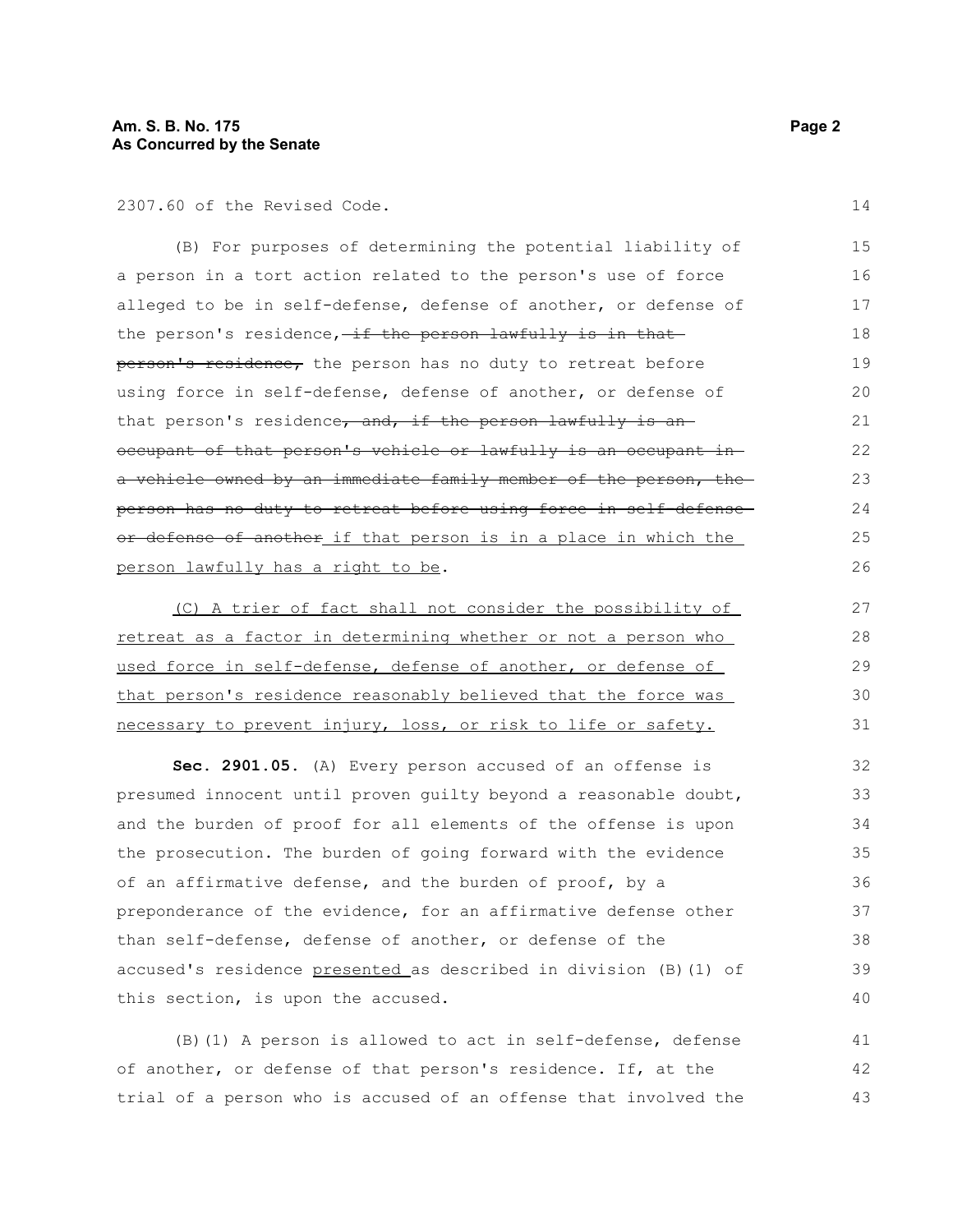#### **Am. S. B. No. 175** Page 3 **As Concurred by the Senate**

person's use of force against another, there is evidence presented that tends to support that the accused person used the force in self-defense, defense of another, or defense of that person's residence, the prosecution must prove beyond a reasonable doubt that the accused person did not use the force in self-defense, defense of another, or defense of that person's residence, as the case may be. 44 45 46 47 48 49 50

(2) Subject to division (B)(3) of this section, a person is presumed to have acted in self-defense or defense of another when using defensive force that is intended or likely to cause death or great bodily harm to another if the person against whom the defensive force is used is in the process of unlawfully and without privilege to do so entering, or has unlawfully and without privilege to do so entered, the residence or vehicle occupied by the person using the defensive force.

(3) The presumption set forth in division (B)(2) of this section does not apply if either of the following is true: 59 60

(a) The person against whom the defensive force is used has a right to be in, or is a lawful resident of, the residence or vehicle.

(b) The person who uses the defensive force uses it while in a residence or vehicle and the person is unlawfully, and without privilege to be, in that residence or vehicle. 64 65 66

(4) The presumption set forth in division (B)(2) of this section is a rebuttable presumption and may be rebutted by a preponderance of the evidence, provided that the prosecution's burden of proof remains proof beyond a reasonable doubt as described in divisions (A) and (B)(1) of this section. 67 68 69 70 71

(C) As part of its charge to the jury in a criminal case, 72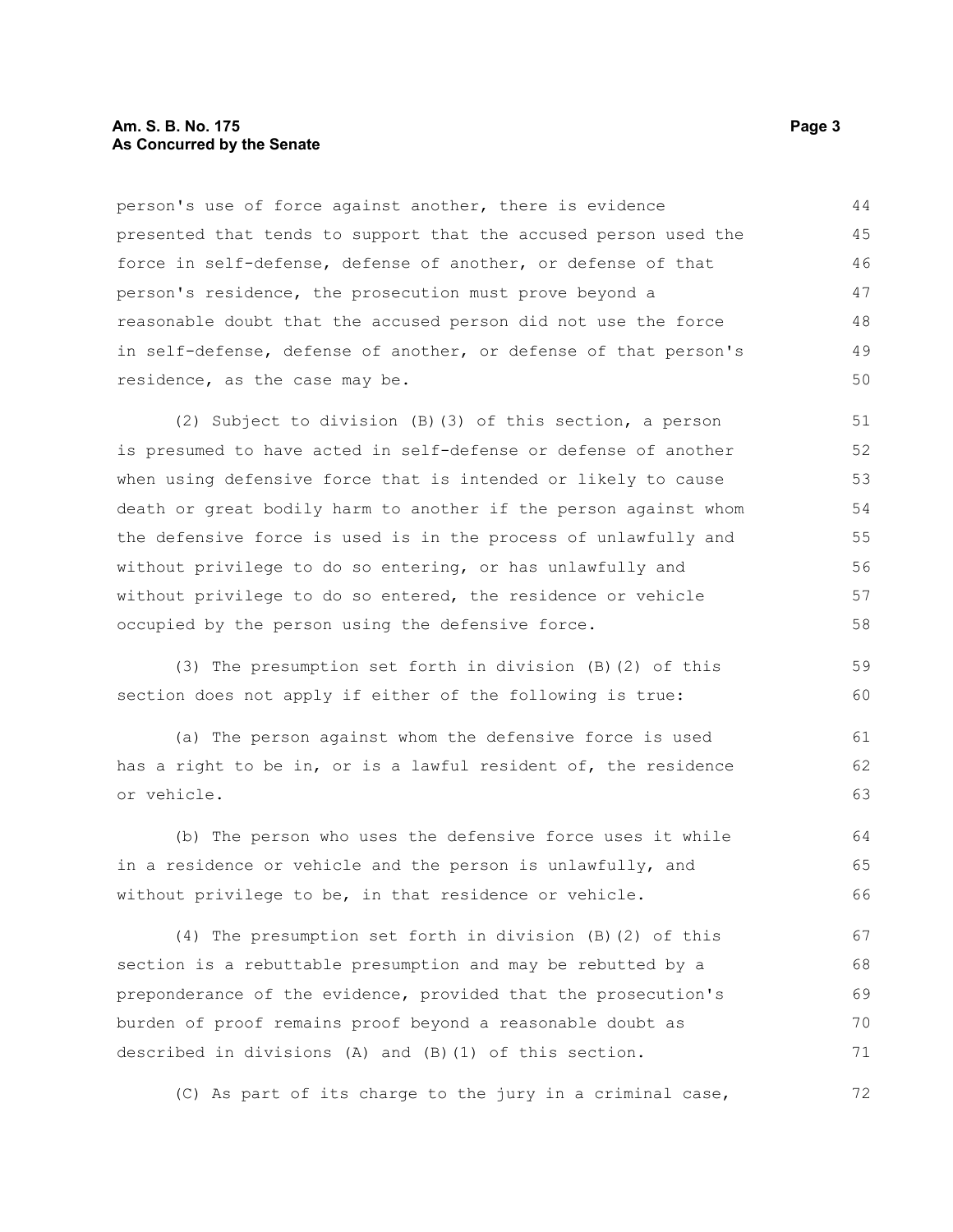the court shall read the definitions of "reasonable doubt" and "proof beyond a reasonable doubt," contained in division  $\overline{(B) - (E)}$ of this section. 73 74

(D) As used in this section:

- (1) An "affirmative defense" is either of the following:
- (a) A defense expressly designated as affirmative;

(b) A defense involving an excuse or justification peculiarly within the knowledge of the accused, on which the accused can fairly be required to adduce supporting evidence. 79 80 81

(2) "Dwelling" means a building or conveyance of any kind that has a roof over it and that is designed to be occupied by people lodging in the building or conveyance at night, regardless of whether the building or conveyance is temporary or permanent or is mobile or immobile. As used in this division, a building or conveyance includes, but is not limited to, an attached porch, and a building or conveyance with a roof over it includes, but is not limited to, a tent. 82 83 84 85 86 87 88 89

(3) "Residence" means a dwelling in which a person resides either temporarily or permanently or is visiting as a guest.

(4) "Vehicle" means a conveyance of any kind, whether or not motorized, that is designed to transport people or property. 92 93

(E) "Reasonable doubt" is present when the jurors, after they have carefully considered and compared all the evidence, cannot say they are firmly convinced of the truth of the charge. It is a doubt based on reason and common sense. Reasonable doubt is not mere possible doubt, because everything relating to human affairs or depending on moral evidence is open to some possible or imaginary doubt. "Proof beyond a reasonable doubt" is proof 94 95 96 97 98 99 100

75

76

77

78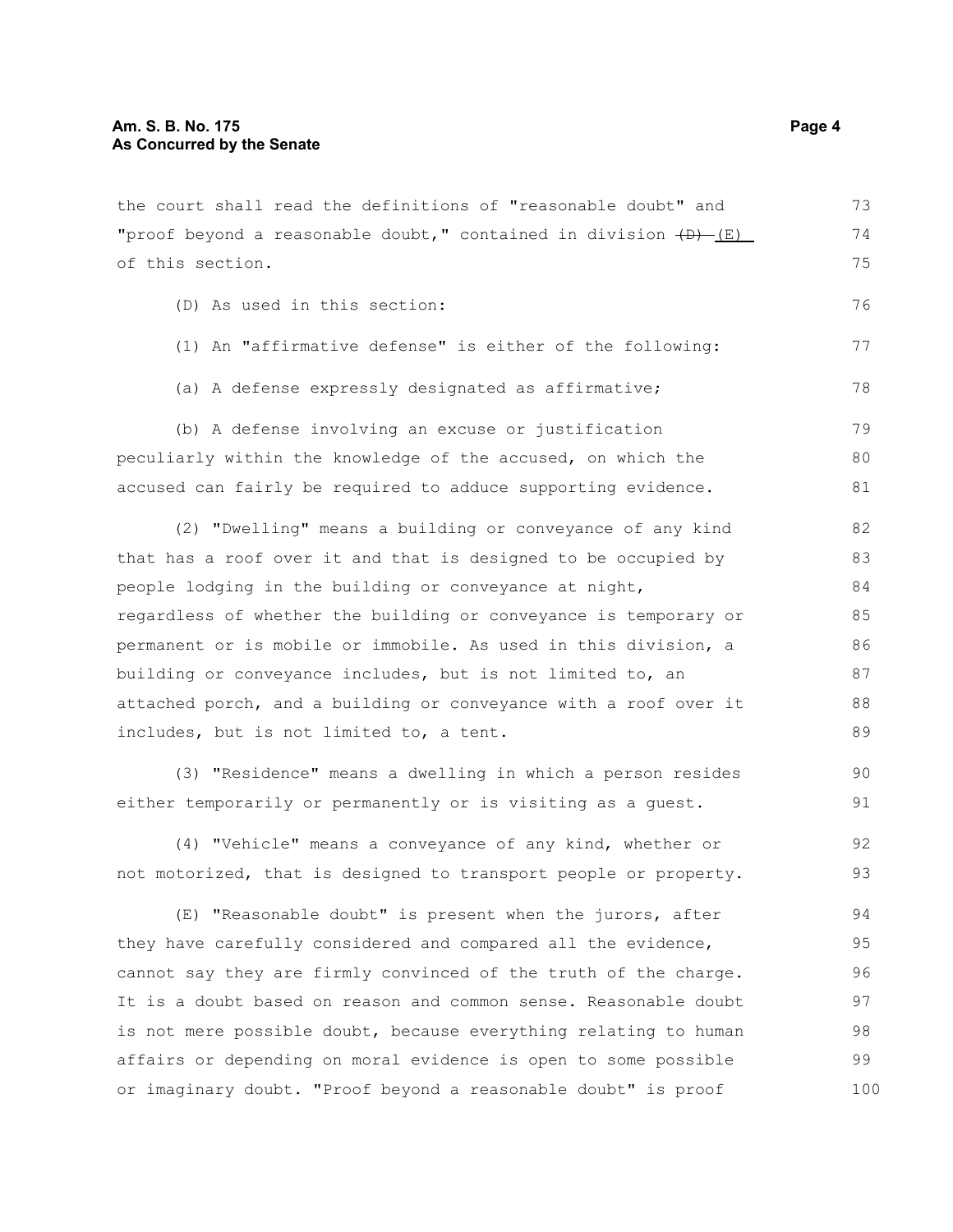of such character that an ordinary person would be willing to rely and act upon it in the most important of the person's own affairs. 101 102 103

Sec. 2901.09. (A) As used in this section, "residence" and "vehicle" havehas the same meanings meaning as in section 2901.05 of the Revised Code. 104 105 106

(B) For purposes of any section of the Revised Code that sets forth a criminal offense, a person-who lawfully is in thatperson's residence has no duty to retreat before using force in self-defense, defense of another, or defense of that person's residence, and a person who lawfully is an occupant of that person's vehicle or who lawfully is an occupant in a vehicle owned by an immediate family member of the person has no duty to retreat before using force in self-defense or defense of another if that person is in a place in which the person lawfully has a right to be. 107 108 109 110 111 112 113 114 115 116

(C) A trier of fact shall not consider the possibility of retreat as a factor in determining whether or not a person who used force in self-defense, defense of another, or defense of that person's residence reasonably believed that the force was necessary to prevent injury, loss, or risk to life or safety. 117 118 119 120 121

**Sec. 2923.126.** (A) A concealed handgun license that is issued under section 2923.125 of the Revised Code shall expire five years after the date of issuance. A licensee who has been issued a license under that section shall be granted a grace period of thirty days after the licensee's license expires during which the licensee's license remains valid. Except as provided in divisions (B) and (C) of this section, a licensee who has been issued a concealed handgun license under section 2923.125 or 2923.1213 of the Revised Code may carry a concealed 122 123 124 125 126 127 128 129 130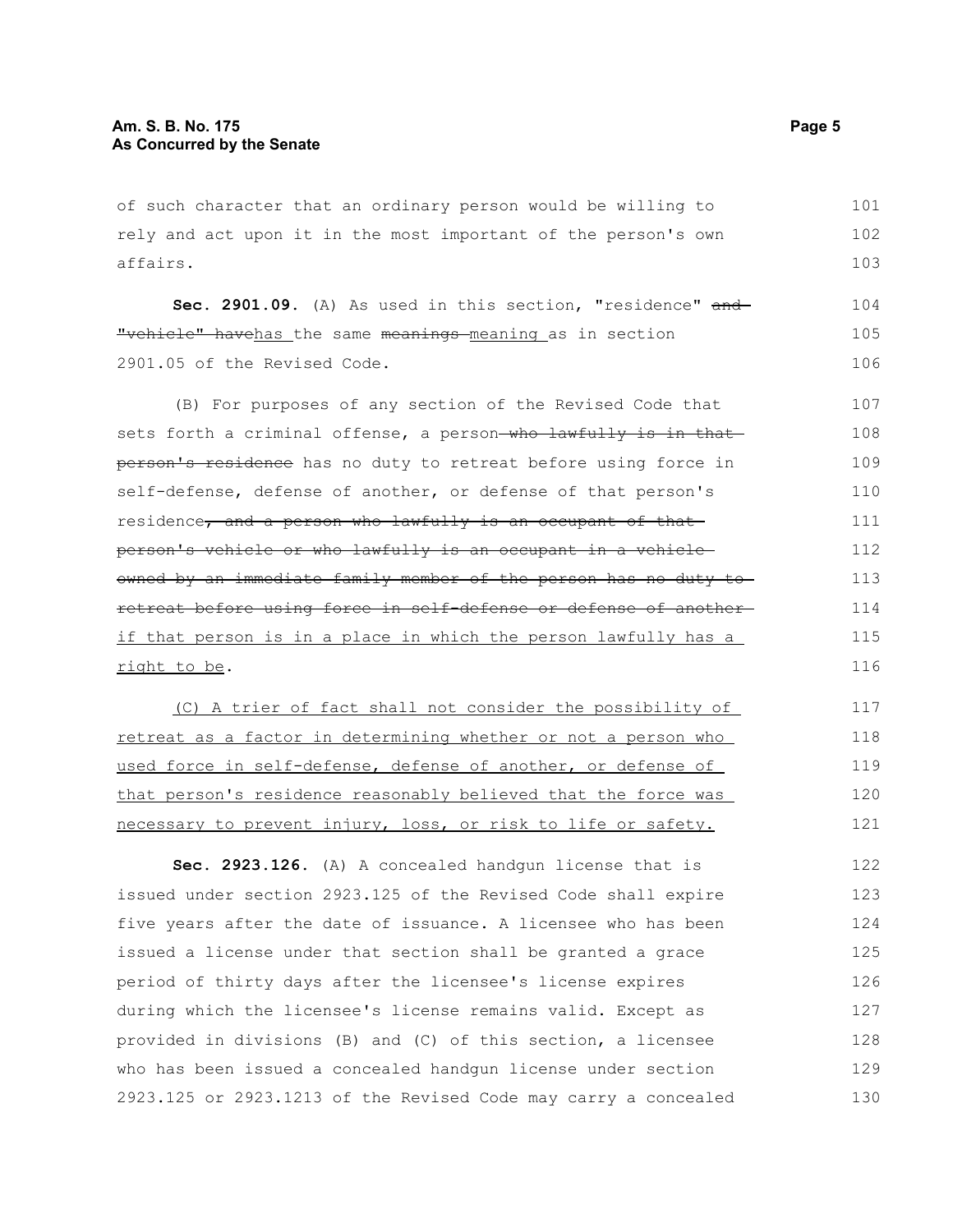#### **Am. S. B. No. 175** Page 6 **As Concurred by the Senate**

handgun anywhere in this state if the licensee also carries a valid license when the licensee is in actual possession of a concealed handgun. The licensee shall give notice of any change in the licensee's residence address to the sheriff who issued the license within forty-five days after that change. 131 132 133 134 135

If a licensee is the driver or an occupant of a motor vehicle that is stopped as the result of a traffic stop or a stop for another law enforcement purpose and if the licensee is transporting or has a loaded handgun in the motor vehicle at that time, the licensee shall promptly inform any law enforcement officer who approaches the vehicle while stopped that the licensee has been issued a concealed handgun license and that the licensee currently possesses or has a loaded handgun; the licensee shall not knowingly disregard or fail to comply with lawful orders of a law enforcement officer given while the motor vehicle is stopped, knowingly fail to remain in the motor vehicle while stopped, or knowingly fail to keep the licensee's hands in plain sight after any law enforcement officer begins approaching the licensee while stopped and before the officer leaves, unless directed otherwise by a law enforcement officer; and the licensee shall not knowingly have contact with the loaded handgun by touching it with the licensee's hands or fingers, in any manner in violation of division (E) of section 2923.16 of the Revised Code, after any law enforcement officer begins approaching the licensee while stopped and before the officer leaves. Additionally, if a licensee is the driver or an occupant of a commercial motor vehicle that is stopped by an employee of the motor carrier enforcement unit for the purposes defined in section 5503.34 of the Revised Code and the licensee is transporting or has a loaded handgun in the commercial motor vehicle at that time, the 136 137 138 139 140 141 142 143 144 145 146 147 148 149 150 151 152 153 154 155 156 157 158 159 160 161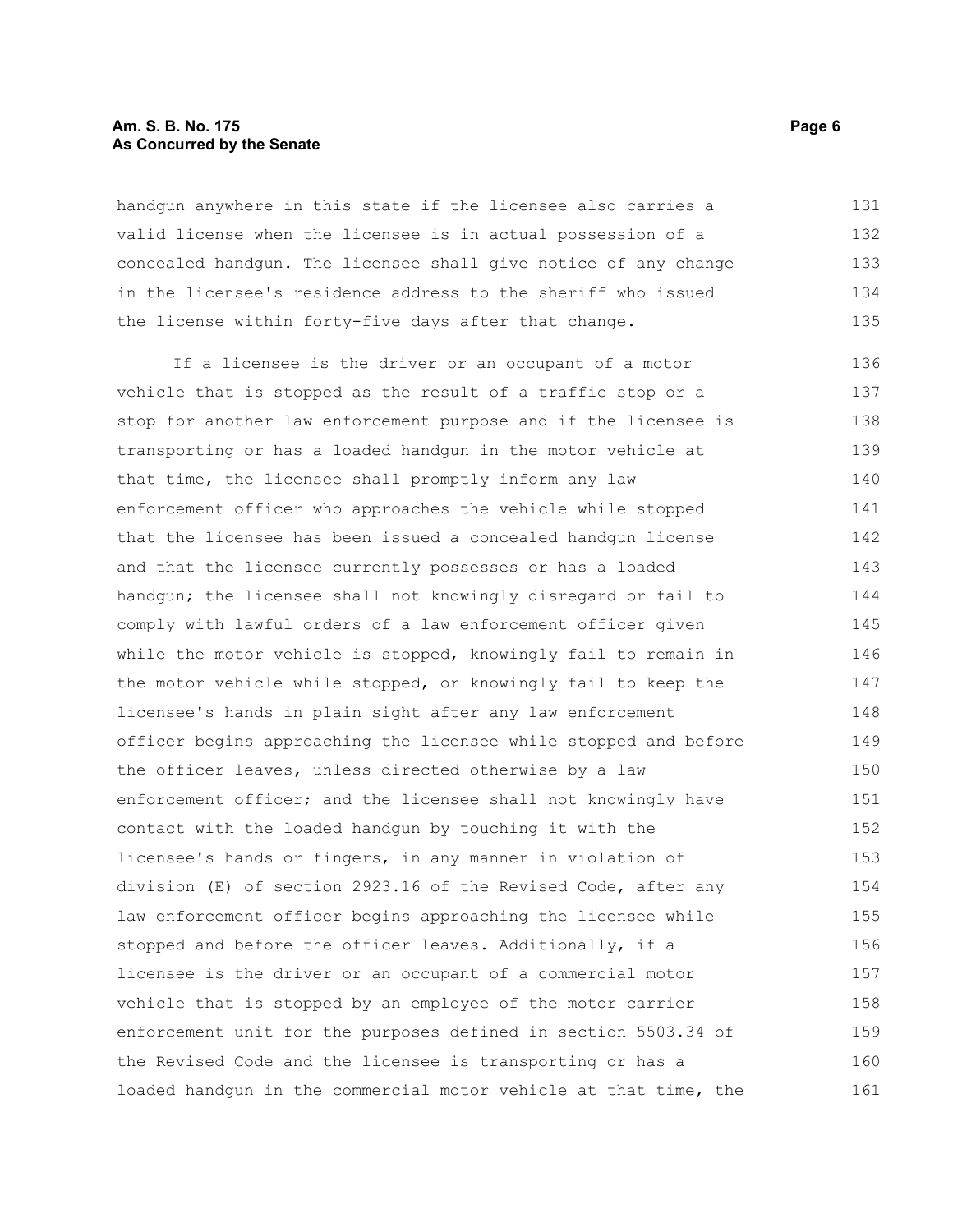#### **Am. S. B. No. 175** Page 7 **As Concurred by the Senate**

licensee shall promptly inform the employee of the unit who approaches the vehicle while stopped that the licensee has been issued a concealed handgun license and that the licensee currently possesses or has a loaded handgun. 162 163 164 165

If a licensee is stopped for a law enforcement purpose and if the licensee is carrying a concealed handgun at the time the officer approaches, the licensee shall promptly inform any law enforcement officer who approaches the licensee while stopped that the licensee has been issued a concealed handgun license and that the licensee currently is carrying a concealed handgun; the licensee shall not knowingly disregard or fail to comply with lawful orders of a law enforcement officer given while the licensee is stopped, or knowingly fail to keep the licensee's hands in plain sight after any law enforcement officer begins approaching the licensee while stopped and before the officer leaves, unless directed otherwise by a law enforcement officer; and the licensee shall not knowingly remove, attempt to remove, grasp, or hold the loaded handgun or knowingly have contact with the loaded handgun by touching it with the licensee's hands or fingers, in any manner in violation of division (B) of section 2923.12 of the Revised Code, after any law enforcement officer begins approaching the licensee while stopped and before the officer leaves. 166 167 168 169 170 171 172 173 174 175 176 177 178 179 180 181 182 183 184

(B) A valid concealed handgun license does not authorize the licensee to carry a concealed handgun in any manner prohibited under division (B) of section 2923.12 of the Revised Code or in any manner prohibited under section 2923.16 of the Revised Code. A valid license does not authorize the licensee to carry a concealed handgun into any of the following places: 185 186 187 188 189 190

(1) A police station, sheriff's office, or state highway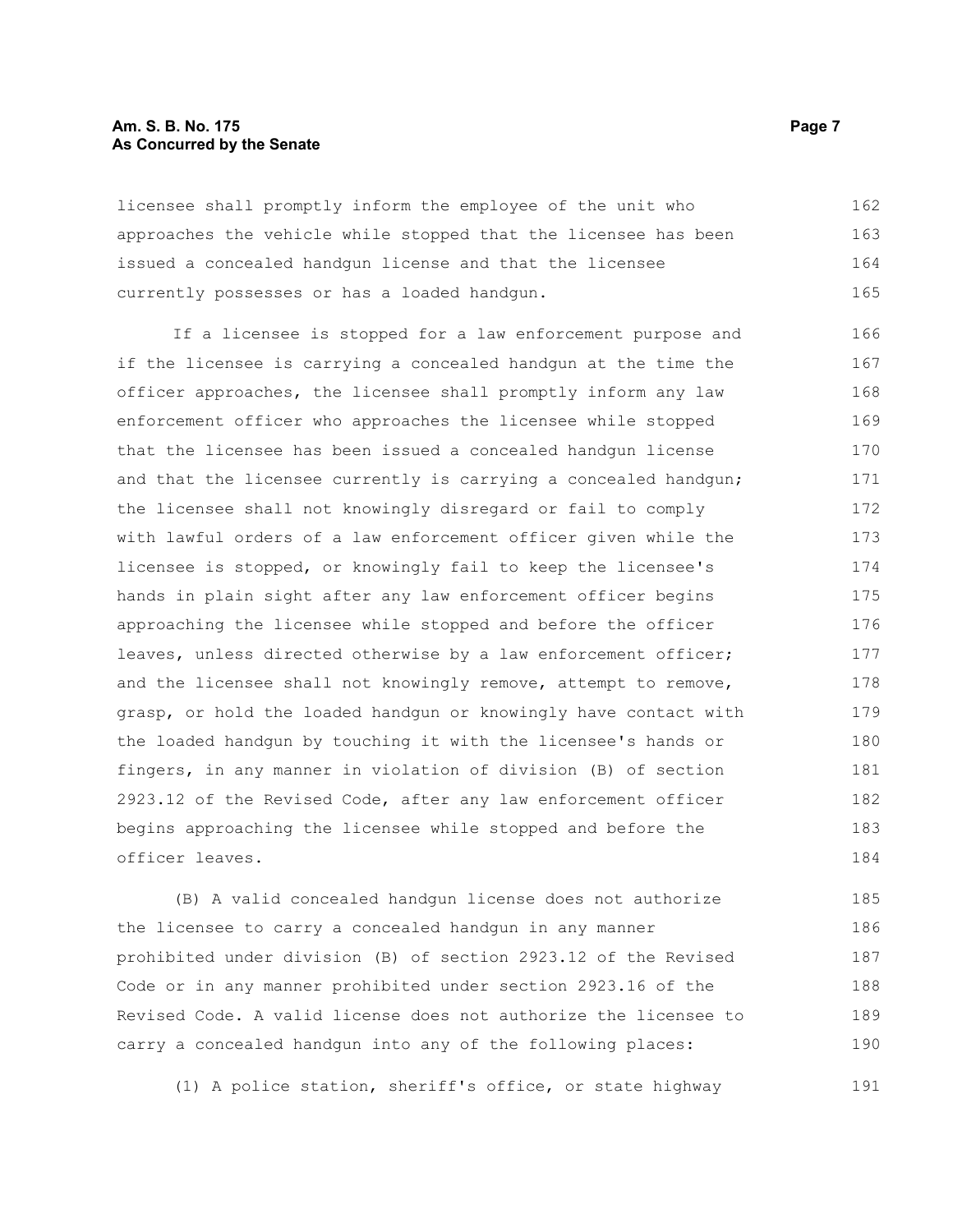#### **Am. S. B. No. 175** Page 8 **As Concurred by the Senate**

patrol station, premises controlled by the bureau of criminal identification and investigation; a state correctional institution, jail, workhouse, or other detention facility; any area of an airport passenger terminal that is beyond a passenger or property screening checkpoint or to which access is restricted through security measures by the airport authority or a public agency; or an institution that is maintained, operated, managed, and governed pursuant to division (A) of section 5119.14 of the Revised Code or division (A)(1) of section 5123.03 of the Revised Code; 192 193 194 195 196 197 198 199 200 201

(2) A school safety zone if the licensee's carrying the concealed handgun is in violation of section 2923.122 of the Revised Code;

(3) A courthouse or another building or structure in which a courtroom is located if the licensee's carrying the concealed handgun is in violation of section 2923.123 of the Revised Code;

(4) Any premises or open air arena for which a D permit has been issued under Chapter 4303. of the Revised Code if the licensee's carrying the concealed handgun is in violation of section 2923.121 of the Revised Code; 208 209 210 211

(5) Any premises owned or leased by any public or private college, university, or other institution of higher education, unless the handgun is in a locked motor vehicle or the licensee is in the immediate process of placing the handgun in a locked motor vehicle or unless the licensee is carrying the concealed handgun pursuant to a written policy, rule, or other authorization that is adopted by the institution's board of trustees or other governing body and that authorizes specific individuals or classes of individuals to carry a concealed handgun on the premises; 212 213 214 215 216 217 218 219 220 221

202 203 204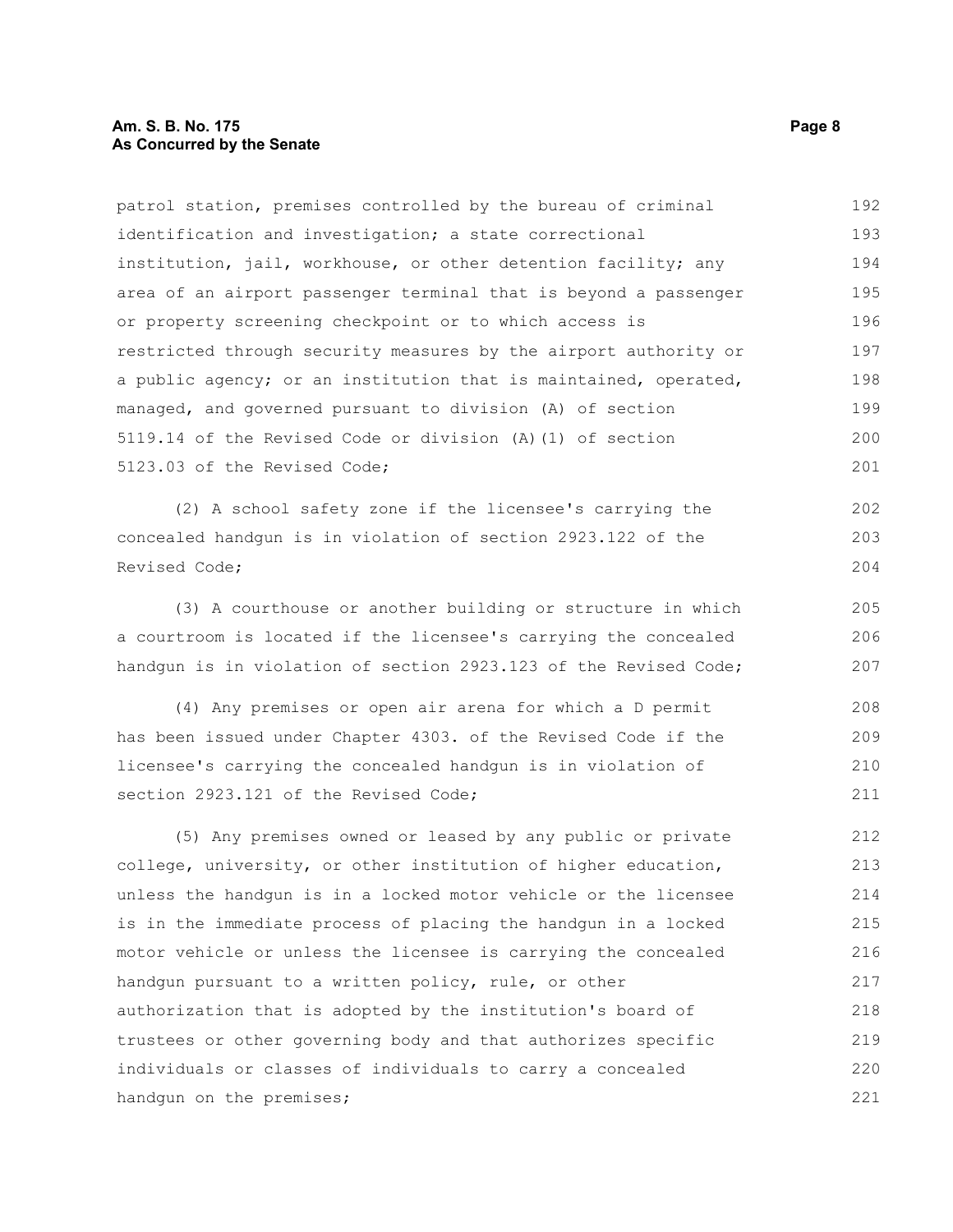#### **Am. S. B. No. 175** Page 9 **As Concurred by the Senate**

(6) Any church, synagogue, mosque, or other place of worship, unless the church, synagogue, mosque, or other place of worship posts or permits otherwise; 222 223 224

(7) Any building that is a government facility of this state or a political subdivision of this state and that is not a building that is used primarily as a shelter, restroom, parking facility for motor vehicles, or rest facility and is not a courthouse or other building or structure in which a courtroom is located that is subject to division (B)(3) of this section, unless the governing body with authority over the building has enacted a statute, ordinance, or policy that permits a licensee to carry a concealed handgun into the building; 225 226 227 228 229 230 231 232 233

(8) A place in which federal law prohibits the carrying of handguns.

(C)(1) Nothing in this section shall negate or restrict a rule, policy, or practice of a private employer that is not a private college, university, or other institution of higher education concerning or prohibiting the presence of firearms on the private employer's premises or property, including motor vehicles owned by the private employer. Nothing in this section shall require a private employer of that nature to adopt a rule, policy, or practice concerning or prohibiting the presence of firearms on the private employer's premises or property, including motor vehicles owned by the private employer. 236 237 238 239 240 241 242 243 244 245

(2)(a) A private employer shall be immune from liability in a civil action for any injury, death, or loss to person or property that allegedly was caused by or related to a licensee bringing a handgun onto the premises or property of the private employer, including motor vehicles owned by the private employer, unless the private employer acted with malicious 246 247 248 249 250 251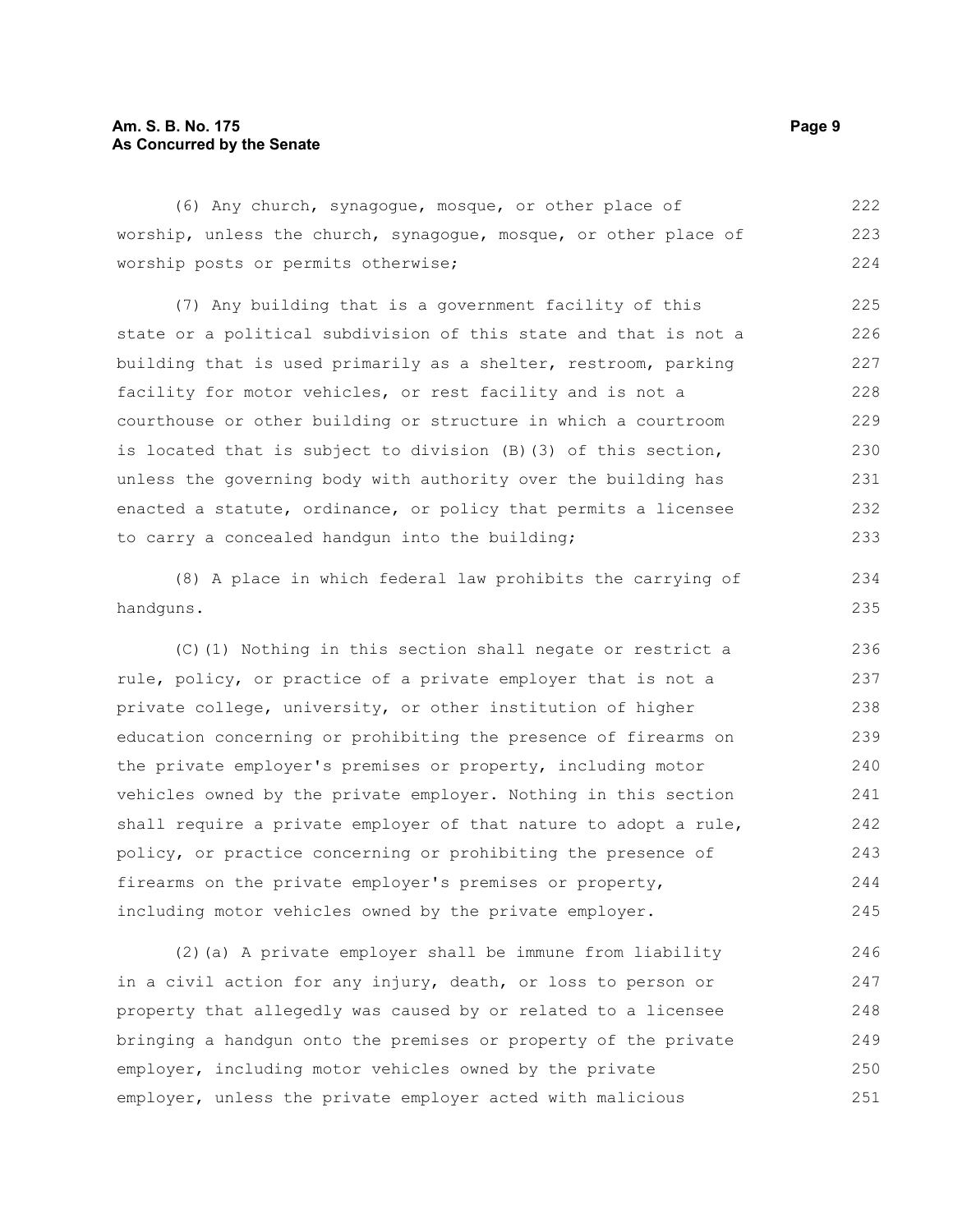#### **Am. S. B. No. 175 Page 10 As Concurred by the Senate**

purpose. A private employer is immune from liability in a civil action for any injury, death, or loss to person or property that allegedly was caused by or related to the private employer's decision to permit a licensee to bring, or prohibit a licensee from bringing, a handgun onto the premises or property of the private employer. 252 253 254 255 256 257

(b) A political subdivision shall be immune from liability in a civil action, to the extent and in the manner provided in Chapter 2744. of the Revised Code, for any injury, death, or loss to person or property that allegedly was caused by or related to a licensee bringing a handgun onto any premises or property owned, leased, or otherwise under the control of the political subdivision. As used in this division, "political subdivision" has the same meaning as in section 2744.01 of the Revised Code. 258 259 260 261 262 263 264 265 266

(c) An institution of higher education shall be immune from liability in a civil action for any injury, death, or loss to person or property that allegedly was caused by or related to a licensee bringing a handgun onto the premises of the institution, including motor vehicles owned by the institution, unless the institution acted with malicious purpose. An institution of higher education is immune from liability in a civil action for any injury, death, or loss to person or property that allegedly was caused by or related to the institution's decision to permit a licensee or class of licensees to bring a handgun onto the premises of the institution. 267 268 269 270 271 272 273 274 275 276 277 278

(d) A nonprofit corporation shall be immune from liability in a civil action for any injury, death, or loss to person or property that allegedly was caused by or related to a licensee 279 280 281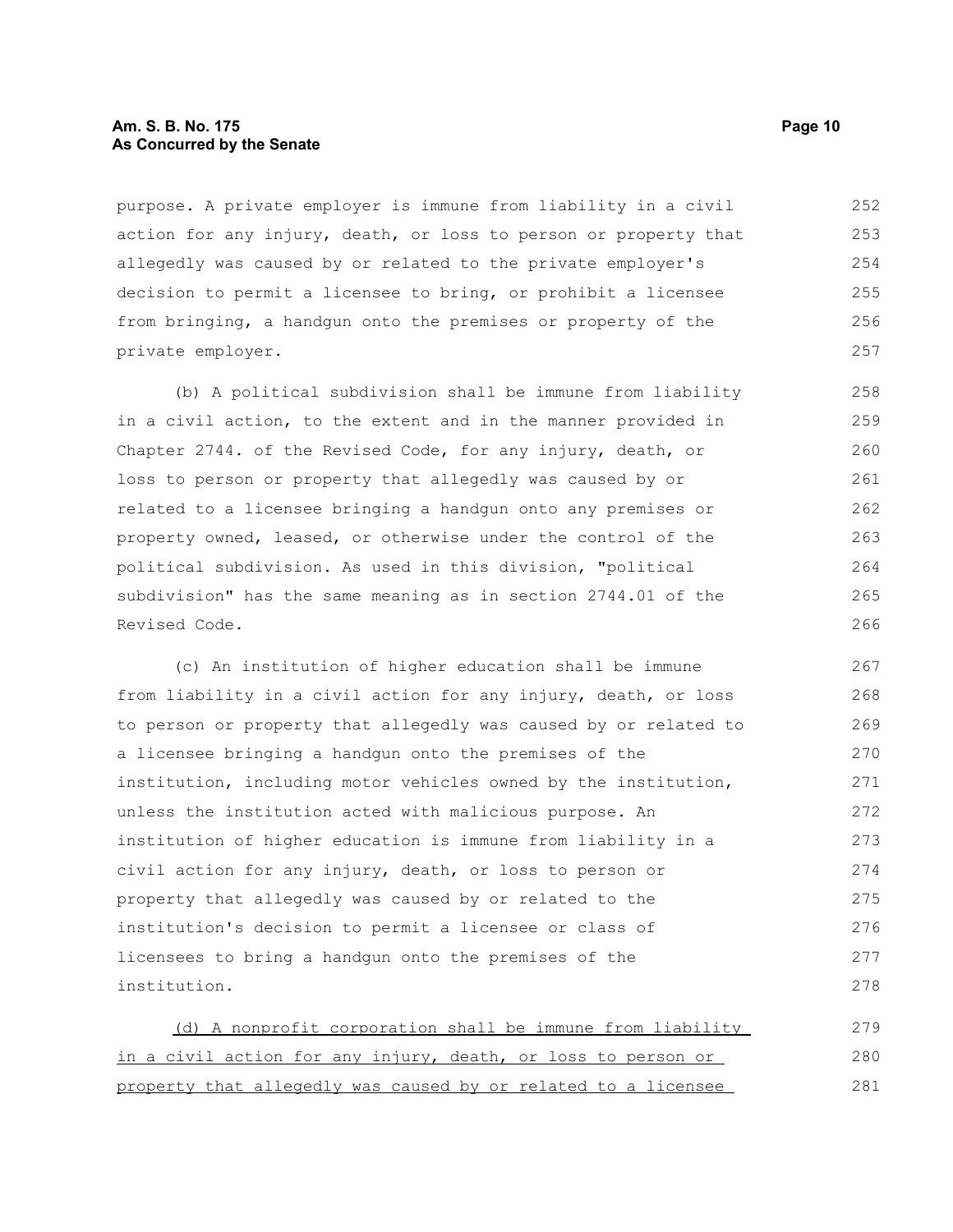bringing a handgun onto the premises of the nonprofit corporation, including any motor vehicle owned by the nonprofit corporation, or to any event organized by the nonprofit corporation, unless the nonprofit corporation acted with malicious purpose. A nonprofit corporation is immune from liability in a civil action for any injury, death, or loss to person or property that allegedly was caused by or related to the nonprofit corporation's decision to permit a licensee to bring a handgun onto the premises of the nonprofit corporation or to any event organized by the nonprofit corporation. 282 283 284 285 286 287 288 289 290 291

(3)(a) Except as provided in division (C)(3)(b) of this section and section 2923.1214 of the Revised Code, the owner or person in control of private land or premises, and a private person or entity leasing land or premises owned by the state, the United States, or a political subdivision of the state or the United States, may post a sign in a conspicuous location on that land or on those premises prohibiting persons from carrying firearms or concealed firearms on or onto that land or those premises. Except as otherwise provided in this division, a person who knowingly violates a posted prohibition of that nature is guilty of criminal trespass in violation of division (A)(4) of section 2911.21 of the Revised Code and is guilty of a misdemeanor of the fourth degree. If a person knowingly violates a posted prohibition of that nature and the posted land or premises primarily was a parking lot or other parking facility, the person is not guilty of criminal trespass under section 2911.21 of the Revised Code or under any other criminal law of this state or criminal law, ordinance, or resolution of a political subdivision of this state, and instead is subject only to a civil cause of action for trespass based on the violation. 292 293 294 295 296 297 298 299 300 301 302 303 304 305 306 307 308 309 310 311

If a person knowingly violates a posted prohibition of the 312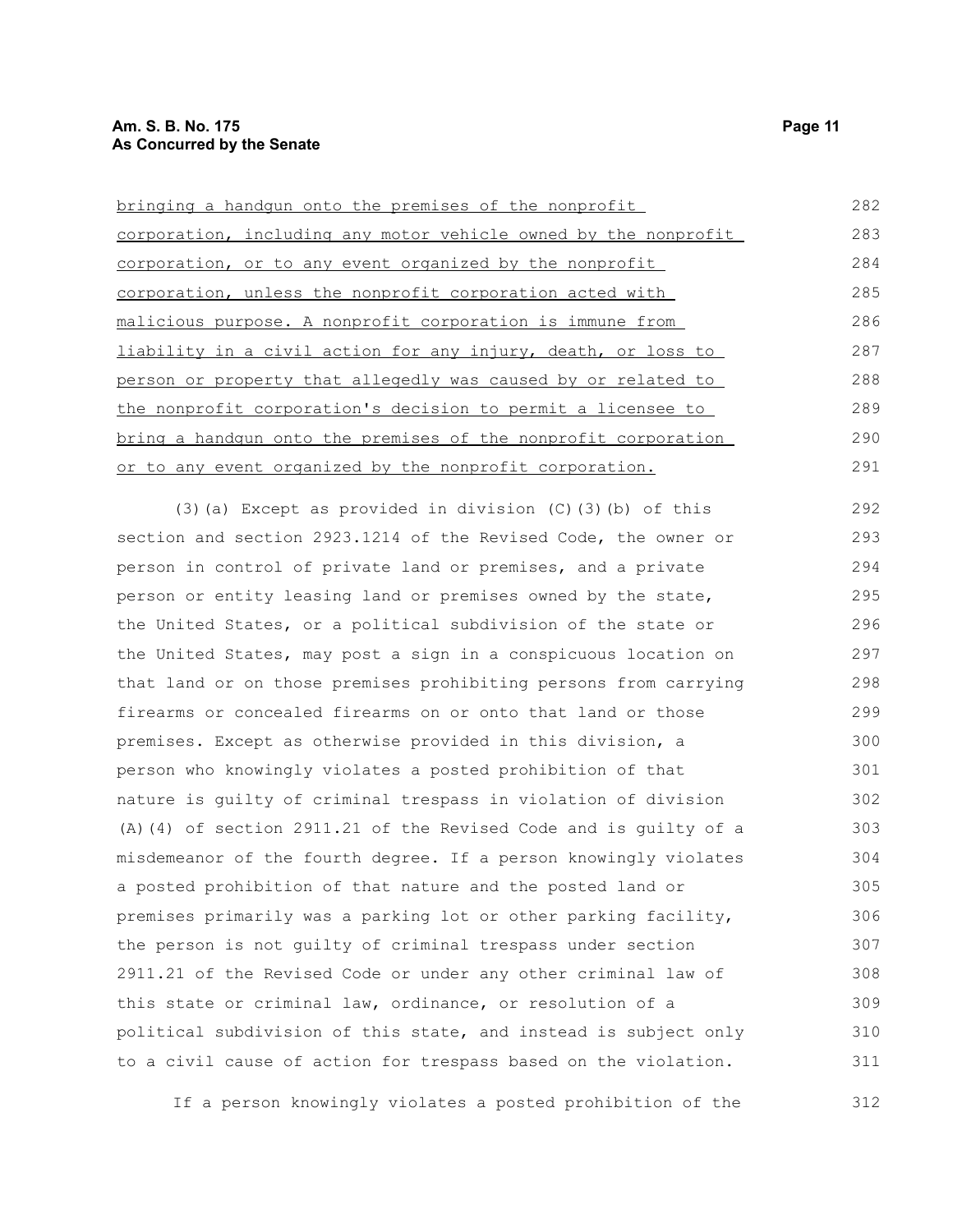#### **Am. S. B. No. 175 Page 12 As Concurred by the Senate**

nature described in this division and the posted land or premises is a child day-care center, type A family day-care home, or type B family day-care home, unless the person is a licensee who resides in a type A family day-care home or type B family day-care home, the person is guilty of aggravated trespass in violation of section 2911.211 of the Revised Code. Except as otherwise provided in this division, the offender is guilty of a misdemeanor of the first degree. If the person previously has been convicted of a violation of this division or of any offense of violence, if the weapon involved is a firearm that is either loaded or for which the offender has ammunition ready at hand, or if the weapon involved is dangerous ordnance, the offender is guilty of a felony of the fourth degree. 313 314 315 316 317 318 319 320 321 322 323 324 325

(b) A landlord may not prohibit or restrict a tenant who is a licensee and who on or after September 9, 2008, enters into a rental agreement with the landlord for the use of residential premises, and the tenant's guest while the tenant is present, from lawfully carrying or possessing a handgun on those residential premises. 326 327 328 329 330 331

(c) As used in division (C)(3) of this section: 332

(i) "Residential premises" has the same meaning as in section 5321.01 of the Revised Code, except "residential premises" does not include a dwelling unit that is owned or operated by a college or university. 333 334 335 336

(ii) "Landlord," "tenant," and "rental agreement" have the same meanings as in section 5321.01 of the Revised Code. 337 338

(D) A person who holds a valid concealed handgun license issued by another state that is recognized by the attorney general pursuant to a reciprocity agreement entered into 339 340 341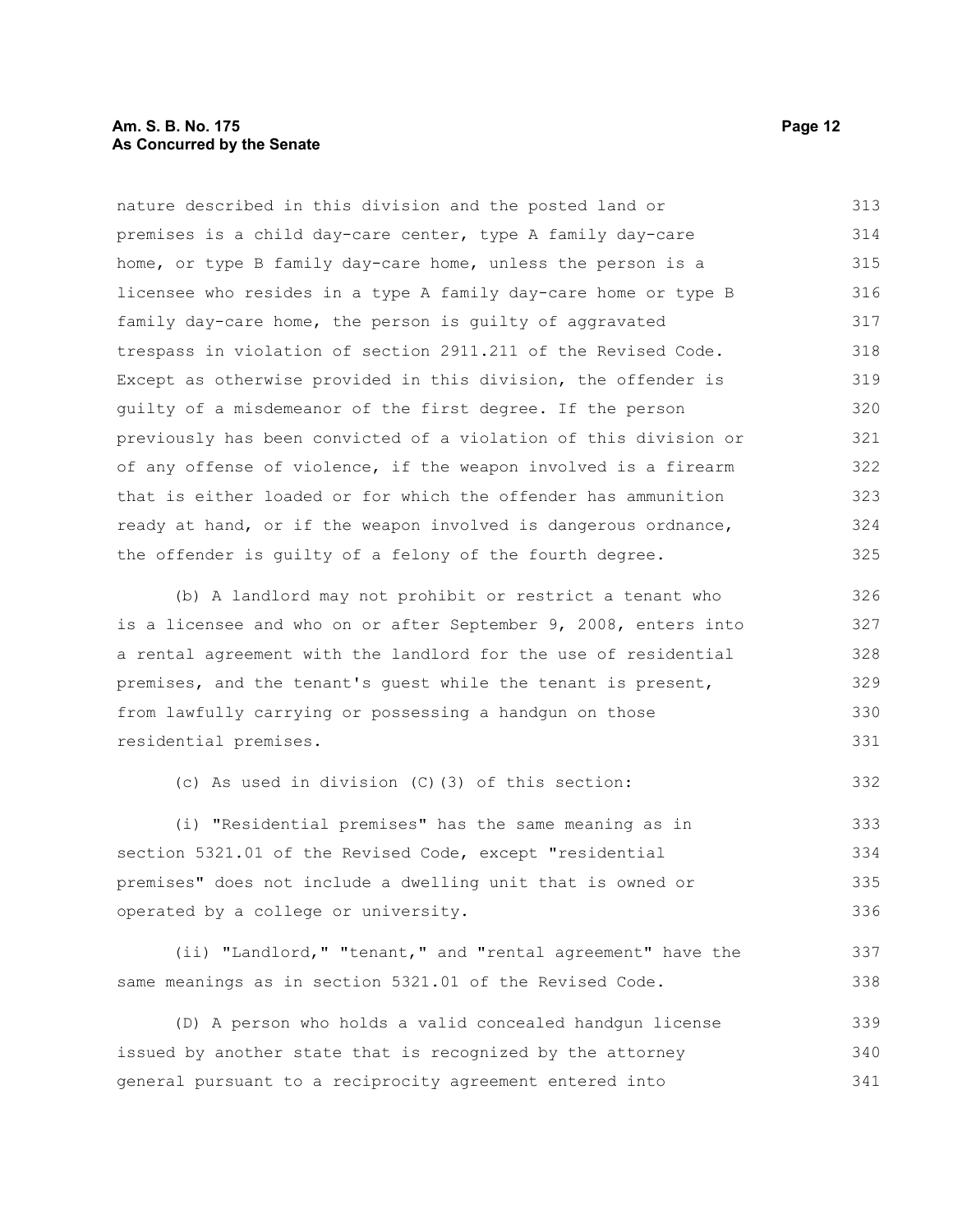#### **Am. S. B. No. 175 Page 13 As Concurred by the Senate**

pursuant to section 109.69 of the Revised Code or a person who holds a valid concealed handgun license under the circumstances described in division (B) of section 109.69 of the Revised Code has the same right to carry a concealed handgun in this state as a person who was issued a concealed handgun license under section 2923.125 of the Revised Code and is subject to the same restrictions that apply to a person who carries a license issued under that section. 342 343 344 345 346 347 348 349

(E)(1) A peace officer has the same right to carry a concealed handgun in this state as a person who was issued a concealed handgun license under section 2923.125 of the Revised Code, provided that the officer when carrying a concealed handgun under authority of this division is carrying validating identification. For purposes of reciprocity with other states, a peace officer shall be considered to be a licensee in this state. 350 351 352 353 354 355 356 357

(2) An active duty member of the armed forces of the United States who is carrying a valid military identification card and documentation of successful completion of firearms training that meets or exceeds the training requirements described in division (G)(1) of section 2923.125 of the Revised Code has the same right to carry a concealed handgun in this state as a person who was issued a concealed handgun license under section 2923.125 of the Revised Code and is subject to the same restrictions as specified in this section. 358 359 360 361 362 363 364 365 366

(3) A tactical medical professional who is qualified to carry firearms while on duty under section 109.771 of the Revised Code has the same right to carry a concealed handgun in this state as a person who was issued a concealed handgun license under section 2923.125 of the Revised Code. 367 368 369 370 371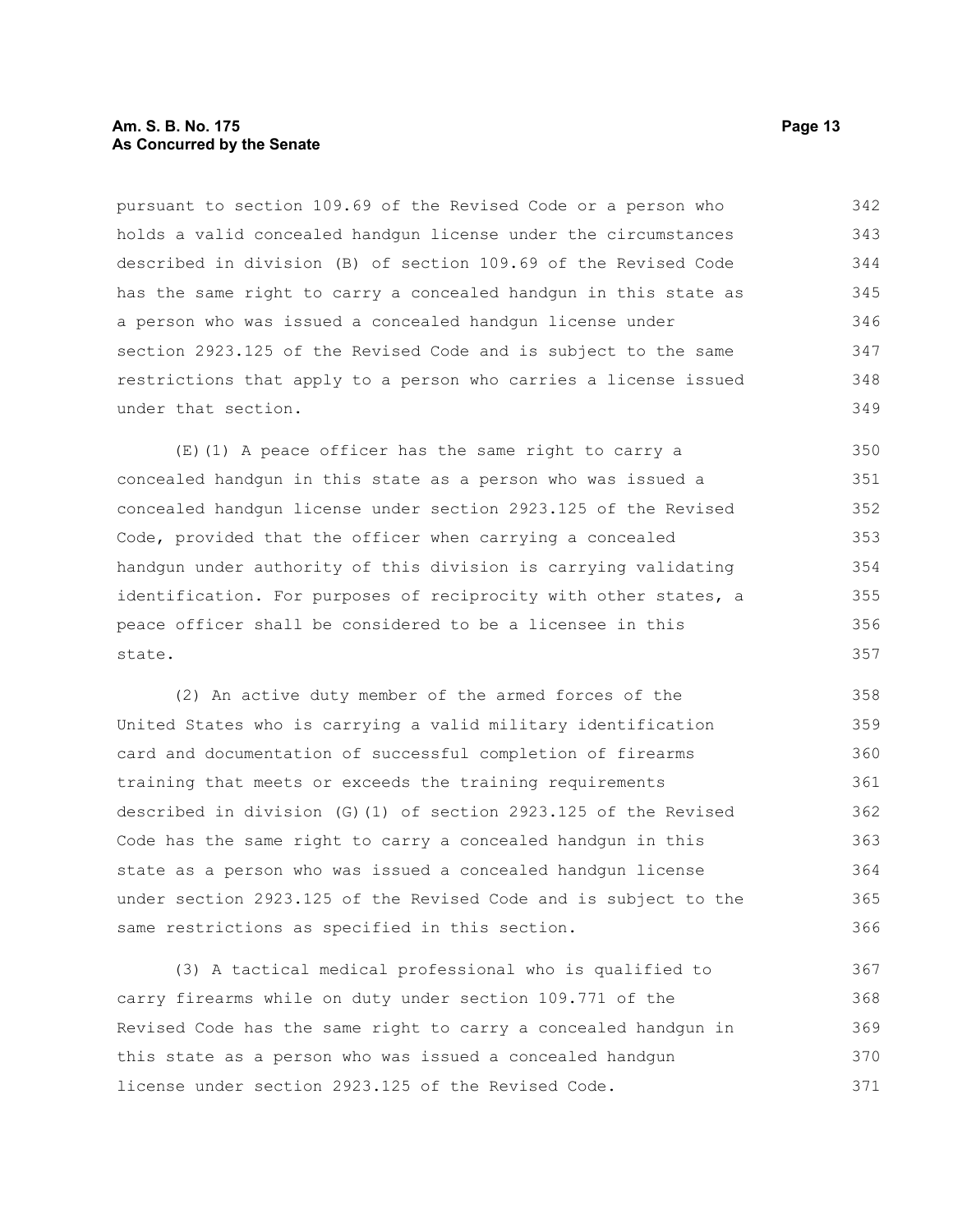#### **Am. S. B. No. 175 Page 14 As Concurred by the Senate**

(F)(1) A qualified retired peace officer who possesses a retired peace officer identification card issued pursuant to division (F)(2) of this section and a valid firearms requalification certification issued pursuant to division (F)(3) of this section has the same right to carry a concealed handgun in this state as a person who was issued a concealed handgun license under section 2923.125 of the Revised Code and is subject to the same restrictions that apply to a person who carries a license issued under that section. For purposes of reciprocity with other states, a qualified retired peace officer who possesses a retired peace officer identification card issued pursuant to division (F)(2) of this section and a valid firearms requalification certification issued pursuant to division (F)(3) of this section shall be considered to be a licensee in this state. 372 373 374 375 376 377 378 379 380 381 382 383 384 385 386

(2)(a) Each public agency of this state or of a political subdivision of this state that is served by one or more peace officers shall issue a retired peace officer identification card to any person who retired from service as a peace officer with that agency, if the issuance is in accordance with the agency's policies and procedures and if the person, with respect to the person's service with that agency, satisfies all of the following: 387 388 389 390 391 392 393 394

(i) The person retired in good standing from service as a peace officer with the public agency, and the retirement was not for reasons of mental instability. 395 396 397

(ii) Before retiring from service as a peace officer with that agency, the person was authorized to engage in or supervise the prevention, detection, investigation, or prosecution of, or the incarceration of any person for, any violation of law and 398 399 400 401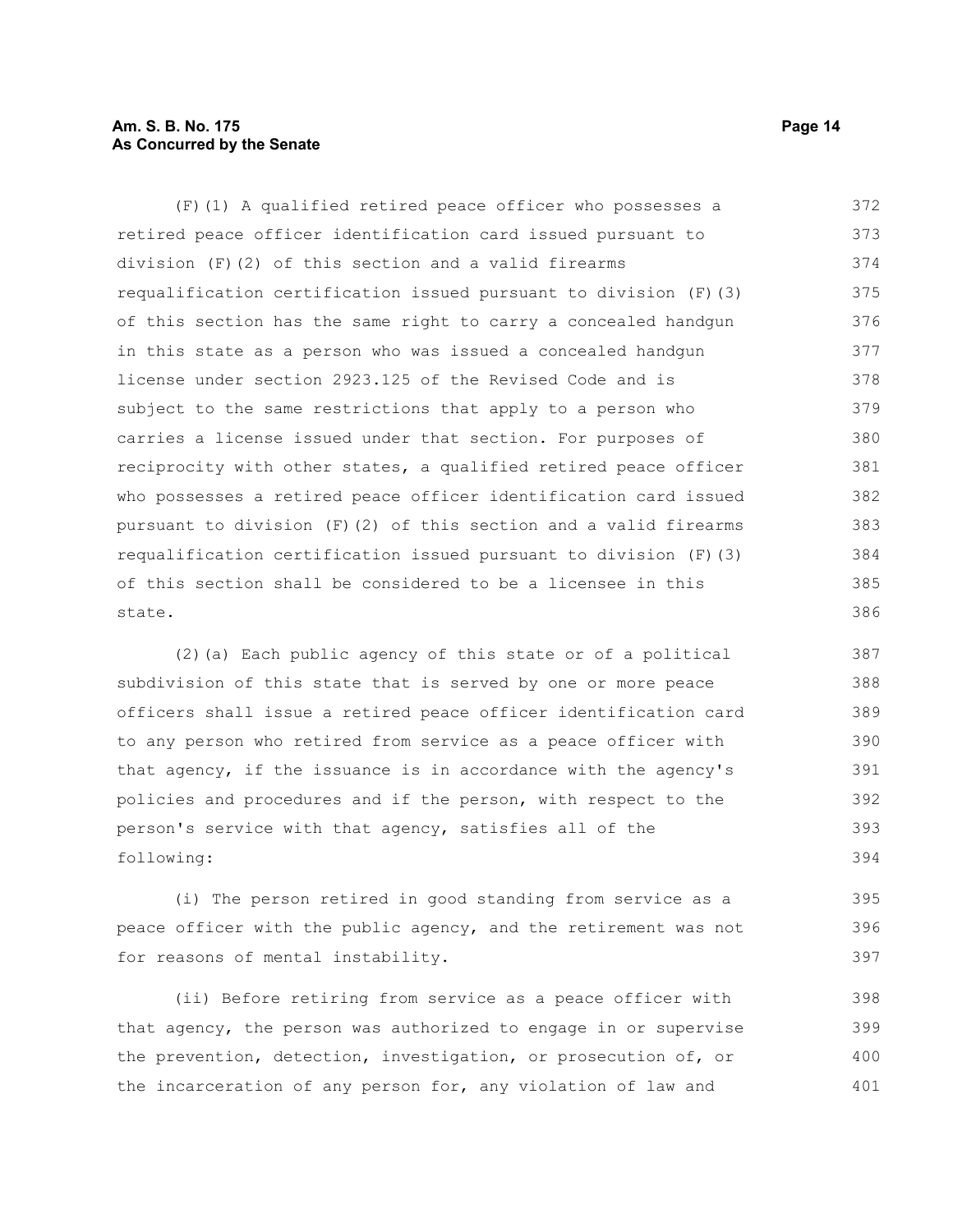the person had statutory powers of arrest.

(iii) At the time of the person's retirement as a peace officer with that agency, the person was trained and qualified to carry firearms in the performance of the peace officer's duties. 403 404 405 406

(iv) Before retiring from service as a peace officer with that agency, the person was regularly employed as a peace officer for an aggregate of fifteen years or more, or, in the alternative, the person retired from service as a peace officer with that agency, after completing any applicable probationary period of that service, due to a service-connected disability, as determined by the agency. 407 408 409 410 411 412 413

(b) A retired peace officer identification card issued to a person under division  $(F)$  (2)(a) of this section shall identify the person by name, contain a photograph of the person, identify the public agency of this state or of the political subdivision of this state from which the person retired as a peace officer and that is issuing the identification card, and specify that the person retired in good standing from service as a peace officer with the issuing public agency and satisfies the criteria set forth in divisions  $(F)$   $(2)$   $(a)$   $(i)$  to  $(iv)$  of this section. In addition to the required content specified in this division, a retired peace officer identification card issued to a person under division  $(F)(2)(a)$  of this section may include the firearms requalification certification described in division (F)(3) of this section, and if the identification card includes that certification, the identification card shall serve as the firearms requalification certification for the retired peace officer. If the issuing public agency issues credentials to active law enforcement officers who serve the agency, the agency 414 415 416 417 418 419 420 421 422 423 424 425 426 427 428 429 430 431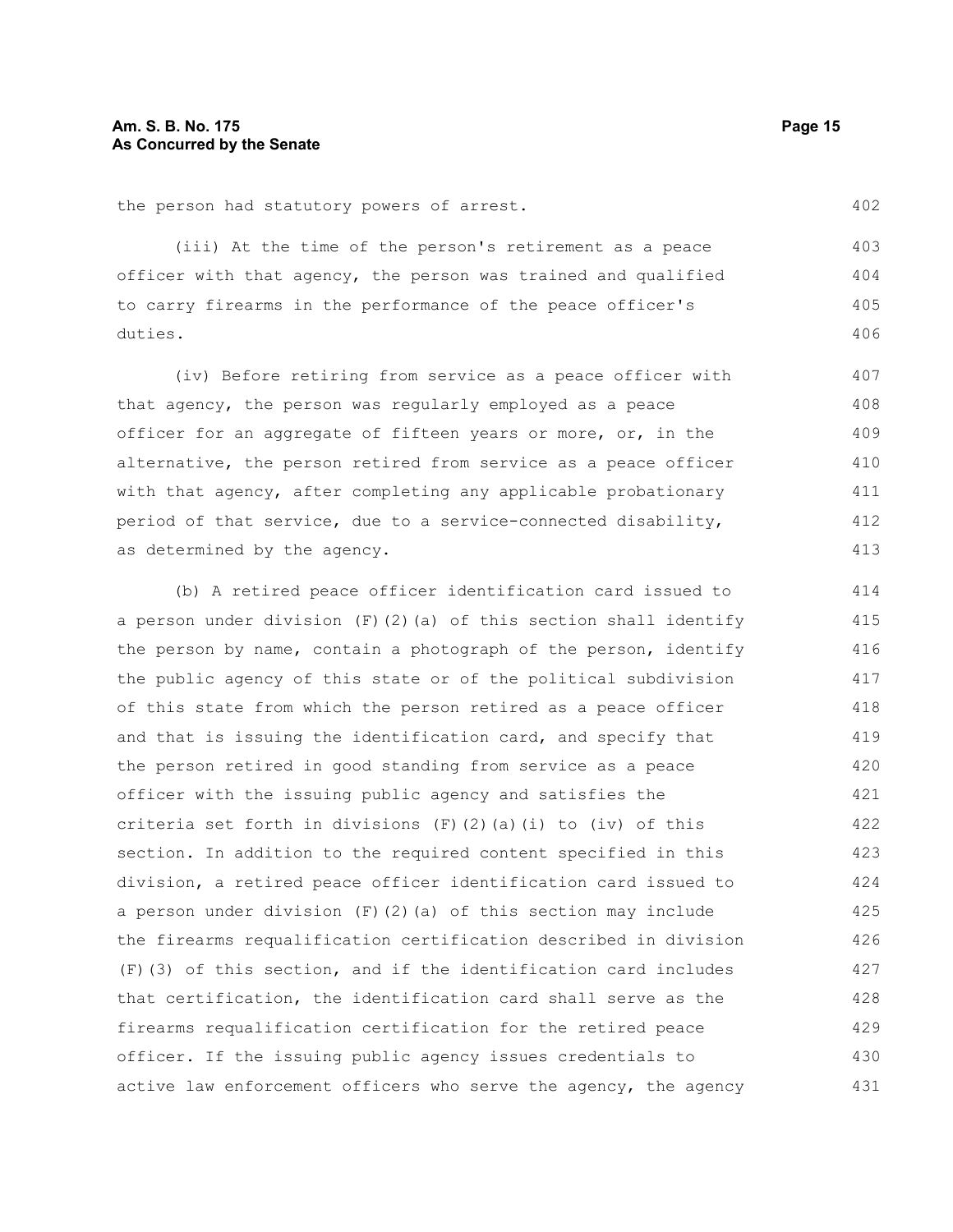#### **Am. S. B. No. 175 Page 16 As Concurred by the Senate**

may comply with division  $(F)(2)(a)$  of this section by issuing the same credentials to persons who retired from service as a peace officer with the agency and who satisfy the criteria set forth in divisions  $(F)(2)(a)(i)$  to (iv) of this section, provided that the credentials so issued to retired peace officers are stamped with the word "RETIRED." 432 433 434 435 436 437

(c) A public agency of this state or of a political subdivision of this state may charge persons who retired from service as a peace officer with the agency a reasonable fee for issuing to the person a retired peace officer identification card pursuant to division (F)(2)(a) of this section. 438 439 440 441 442

(3) If a person retired from service as a peace officer with a public agency of this state or of a political subdivision of this state and the person satisfies the criteria set forth in divisions  $(F)(2)(a)(i)$  to (iv) of this section, the public agency may provide the retired peace officer with the opportunity to attend a firearms requalification program that is approved for purposes of firearms requalification required under section 109.801 of the Revised Code. The retired peace officer may be required to pay the cost of the course. 443 444 445 446 447 448 449 450 451

If a retired peace officer who satisfies the criteria set forth in divisions  $(F)(2)(a)(i)$  to (iv) of this section attends a firearms requalification program that is approved for purposes of firearms requalification required under section 109.801 of the Revised Code, the retired peace officer's successful completion of the firearms requalification program requalifies the retired peace officer for purposes of division (F) of this section for five years from the date on which the program was successfully completed, and the requalification is valid during that five-year period. If a retired peace officer who satisfies 452 453 454 455 456 457 458 459 460 461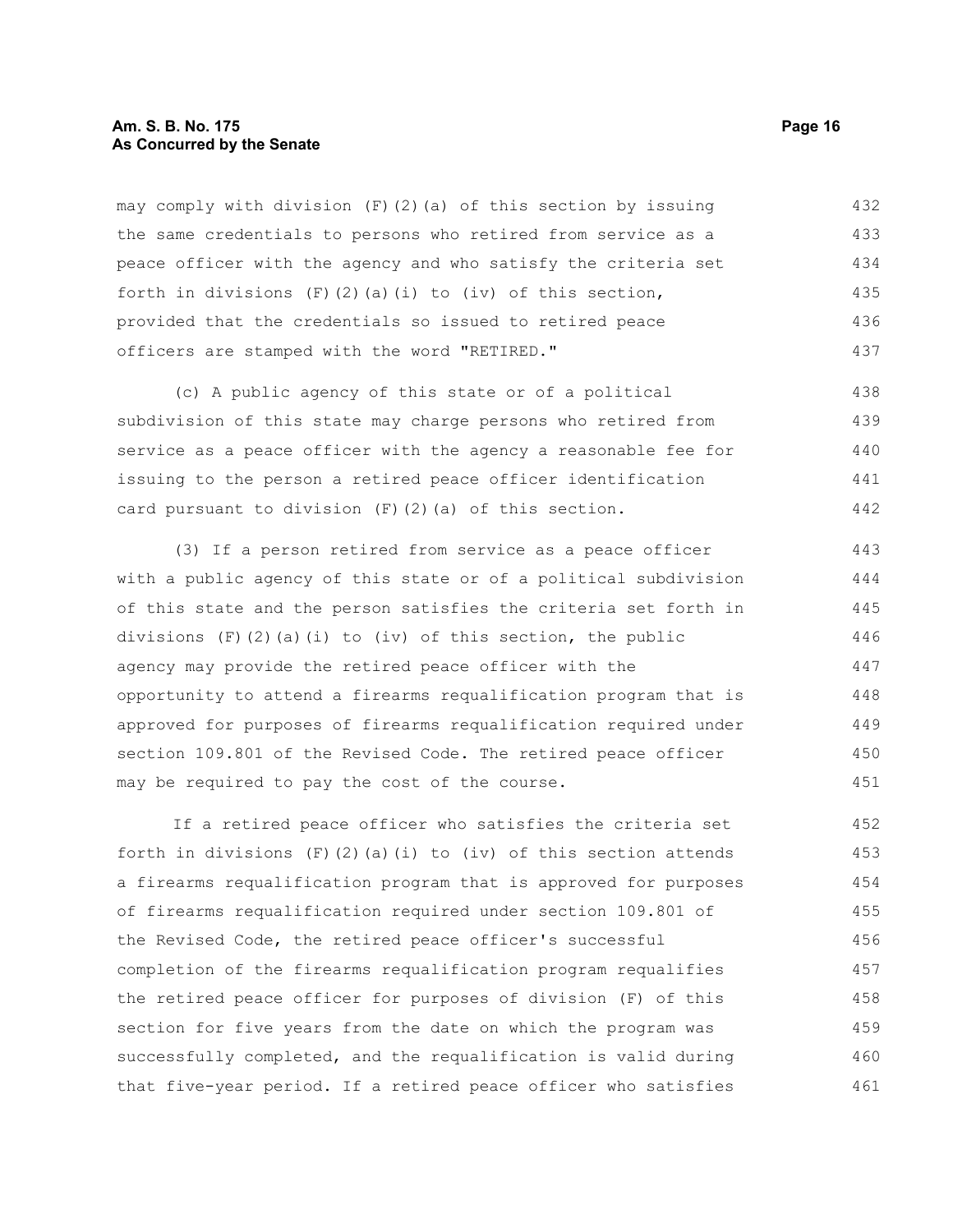#### **Am. S. B. No. 175 Page 17 As Concurred by the Senate**

the criteria set forth in divisions  $(F)(2)(a)(i)$  to (iv) of this section satisfactorily completes such a firearms requalification program, the retired peace officer shall be issued a firearms requalification certification that identifies the retired peace officer by name, identifies the entity that taught the program, specifies that the retired peace officer successfully completed the program, specifies the date on which the course was successfully completed, and specifies that the requalification is valid for five years from that date of successful completion. The firearms requalification certification for a retired peace officer may be included in the retired peace officer identification card issued to the retired peace officer under division (F)(2) of this section. A retired peace officer who attends a firearms requalification program that is approved for purposes of firearms requalification required under section 109.801 of the Revised Code may be required to pay the cost of the program. (G) As used in this section: (1) "Qualified retired peace officer" means a person who satisfies all of the following: (a) The person satisfies the criteria set forth in divisions  $(F)$   $(2)$   $(a)$   $(i)$  to  $(v)$  of this section. (b) The person is not under the influence of alcohol or another intoxicating or hallucinatory drug or substance. (c) The person is not prohibited by federal law from receiving firearms. (2) "Retired peace officer identification card" means an identification card that is issued pursuant to division (F)(2) of this section to a person who is a retired peace officer. 462 463 464 465 466 467 468 469 470 471 472 473 474 475 476 477 478 479 480 481 482 483 484 485 486 487 488 489 490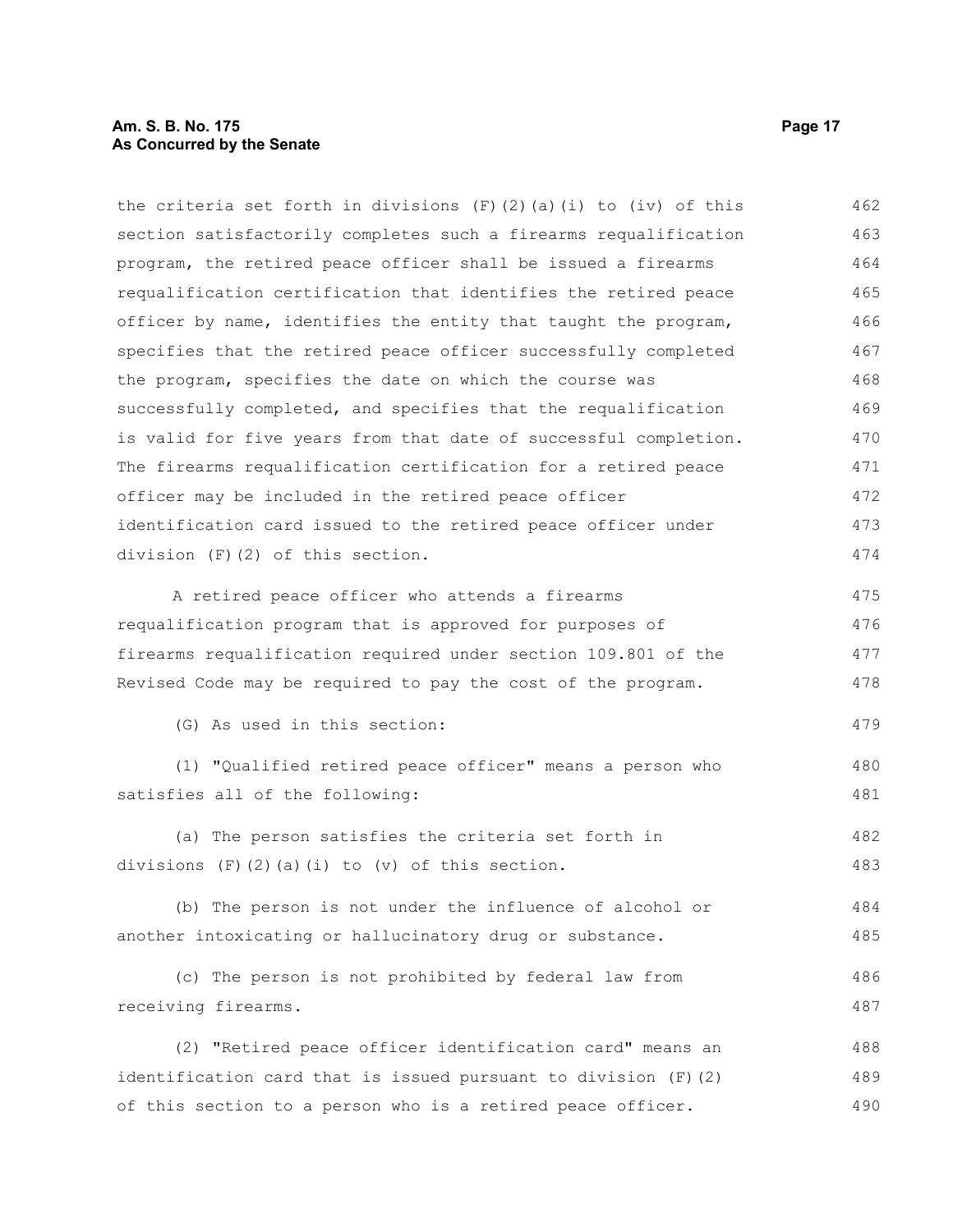### **Am. S. B. No. 175 Page 18 As Concurred by the Senate**

| (3) "Government facility of this state or a political            | 491 |
|------------------------------------------------------------------|-----|
| subdivision of this state" means any of the following:           | 492 |
| (a) A building or part of a building that is owned or            | 493 |
| leased by the government of this state or a political            | 494 |
| subdivision of this state and where employees of the government  | 495 |
| of this state or the political subdivision reqularly are present | 496 |
| for the purpose of performing their official duties as employees | 497 |
| of the state or political subdivision;                           | 498 |
| (b) The office of a deputy registrar serving pursuant to         | 499 |
| Chapter 4503. of the Revised Code that is used to perform deputy | 500 |
| registrar functions.                                             | 501 |
| (4) "Governing body" has the same meaning as in section          | 502 |
| 154.01 of the Revised Code.                                      | 503 |
| (5) "Tactical medical professional" has the same meaning         | 504 |
| as in section 109.71 of the Revised Code.                        | 505 |
| (6) "Validating identification" means photographic               | 506 |
| identification issued by the agency for which an individual      | 507 |
| serves as a peace officer that identifies the individual as a    |     |
| peace officer of the agency.                                     | 509 |
| (7) "Nonprofit corporation" means any private organization       | 510 |
| that is exempt from federal income taxation pursuant to          | 511 |
| subsection 501(a) and described in subsection 501(c) of the      | 512 |
| Internal Revenue Code.                                           | 513 |
| Section 2. That existing sections 2307.601, 2901.05,             | 514 |
| 2901.09, and 2923.126 of the Revised Code are hereby repealed.   | 515 |
| Section 3. Section 2923.126 of the Revised Code is               | 516 |
| presented in this act as a composite of the section as amended   | 517 |
| by both Am. Sub. H.B. 79 and Am. Sub. H.B. 228 of the 132nd      | 518 |